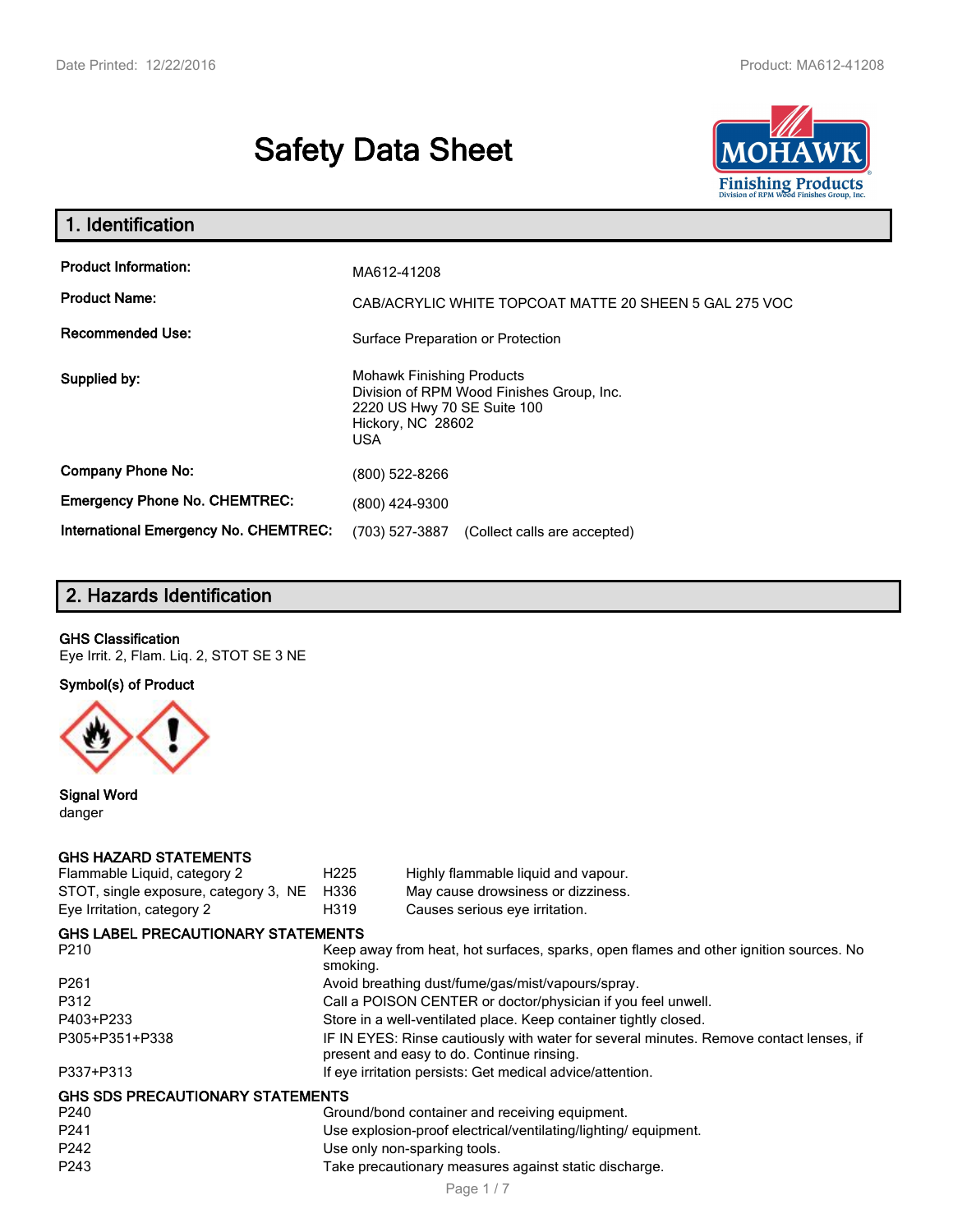## **3. Composition/Information on ingredients**

| <b>Chemical Name</b>               | CAS-No.               | <u>Wt. %</u>               | <b>GHS Symbols</b>    | <b>GHS Statements</b>                    |
|------------------------------------|-----------------------|----------------------------|-----------------------|------------------------------------------|
| acetone                            | 67-64-1               | 40-55                      | GHS02-GHS07           | H225-302-319-336                         |
| p-chlorobenzotrifluoride           | $98 - 56 - 6$         | $10 - 25$                  | No Information        | No Information                           |
| titanium dioxide                   | 13463-67-7            | $10 - 25$                  | No Information        | No Information                           |
| mak                                | 110-43-0              | $1.0 - 2.5$                | GHS02-GHS06           | H <sub>226</sub> -302-331                |
| eep                                | 763-69-9              | $1.0 - 2.5$                | GHS06                 | H <sub>331</sub>                         |
| butanol                            | 71-36-3               | $1.0 - 2.5$                | GHS02-GHS05-<br>GHS07 | H226-302-315-318-332-335-336             |
| dipropyl ketone                    | 123-19-3              | $1.0 - 2.5$                | GHS02-GHS07           | H <sub>226</sub> -332                    |
| n-butyl acetate                    | 123-86-4              | $0.1 - 1.0$                | GHS02-GHS07           | H <sub>226</sub> -336                    |
| 2,6-dimethyl-4-heptanone<br>silica | 108-83-8<br>7631-86-9 | $0.1 - 1.0$<br>$0.1 - 1.0$ | GHS02-GHS06<br>GHS06  | H226-302-312-331-335<br>H <sub>331</sub> |

The exact percentage (concentration) of ingredients is being withheld as a trade secret.

The text for GHS Hazard Statements shown above (if any) is given in the "Other information" Section.

## **4. First-aid Measures**



FIRST AID - EYE CONTACT: IF IN EYES: Rinse cautiously with water for several minutes. Remove contact lenses, if present and easy to do. Continue rinsing. If eye irritation persists: Get medical advice/attention.

FIRST AID - SKIN CONTACT: IF ON SKIN: Gently wash with plenty of Soap and Water. If skin irritation occurs: Get medical advice/ attention.

FIRST AID - INGESTION: IF SWALLOWED: rinse mouth. Do NOT induce vomiting. IF exposed or if you feel unwell: Call a POISON CENTER or doctor/physician.

FIRST AID - INHALATION: IF INHALED: If breathing is difficult, remove victim to fresh air and keep at rest in a position comfortable for breathing. IF exposed or if you feel unwell: Call a POISON CENTER or doctor/physician.

## **5. Fire-fighting Measures**

**SPECIAL FIREFIGHTING PROCEDURES:** Evacuate all persons from the fire area to a safe location. Move non-burning material, as feasible, to a safe location as soon as possible. Fire fighters should be protected from potential explosion hazards while extinguishing the fire. Wear self-contained breathing apparatus (SCBA) and full fire-fighting protective clothing. Thoroughly decontaminate all protective equipment after use. Containers of this material may build up pressure if exposed to heat (fire). Use water spray to cool fire-exposed containers. Use water spray to disperse vapors if a spill or leak has not ignited. DO NOT extinguish a fire resulting from the flow of flammable liquid until the flow of the liquid is effectively shut off. This precaution will help prevent the accumulation of an explosive vapor-air mixture after the initial fire is extinguished.

**FIREFIGHTING EQUIPMENT:** This is a NFPA/OSHA Class 1B or less flammable liquid. Follow NFPA30, Chapter 16 for fire protection and fire suppression. Use a dry chemical, carbon dioxide, or similar ABC fire extinguisher for incipeint fires. Water may be used to cool and prevent rupture of containers that are exposed to heat from fire.

## **6. Accidental Release Measures**

#### **ENVIRONMENTAL MEASURES:** No Information

**STEPS TO BE TAKEN IN CASE MATERIAL IS RELEASED OR SPILLED:** Follow personal protective equipment recommendations found in Section VIII. Personal protective equipment needs must be evaluated based on information provided on this sheet and the special circumstances created by the spill including; the material spilled, the quantity of the spill, the area in which the spill occurred, and the training and the expertise of employees in the area responding to the spill. Never exceed any occupational exposure limits. Shut off ignition sources; including electrical equipment and flames. Do not allow smoking in the area. Do not allow the spilled product to enter public drainage system or open waterways.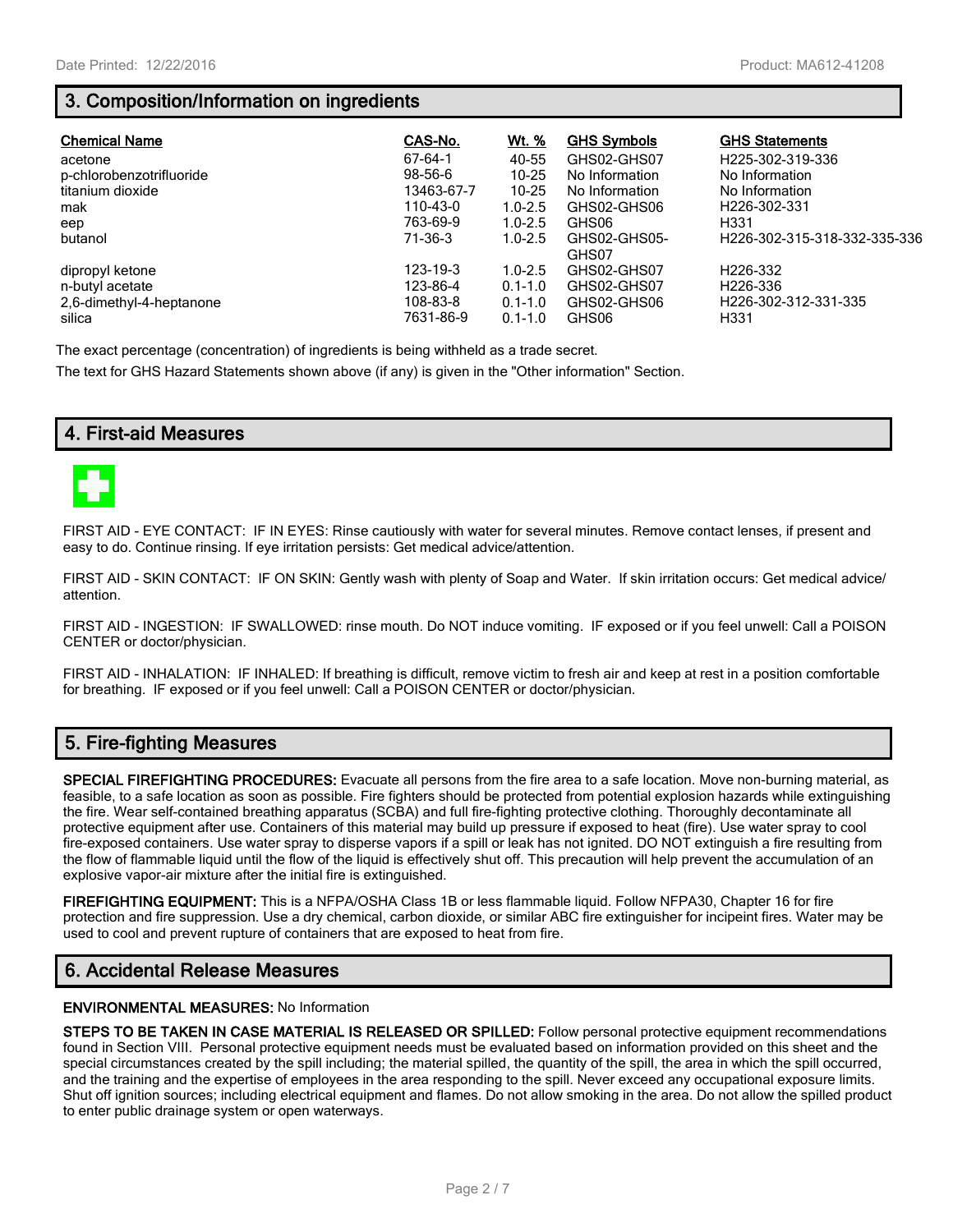## **7. Handling and Storage**



**HANDLING:** Avoid inhalation and contact with eyes, skin, and clothing. Wash hands thoroughly after handling and before eating or drinking. In keeping with safe handling practices, avoid ignition sources (smoking, flames, pilot lights, electrical sparks); ground and bond containers when transferring the material to prevent static electricity sparks that could ignite vapor and use spark proof tools and explosion proof equipment. Empty containers may retain product residue or vapor. Do not pressurize, cut, weld, braze, solder, drill, grind, or expose container to heat, flame, sparks, static electricity, or other sources of ignition. Any of these actions can potentially cause an explosion that may lead to injury.

**STORAGE:** Keep containers closed when not in use. Store in cool well ventilated space away from incompatible materials.

## **8. Exposure Controls/Personal Protection**

| Ingredients with Occupational Exposure Limits |                      |                       |                     |                         |
|-----------------------------------------------|----------------------|-----------------------|---------------------|-------------------------|
| <b>Chemical Name</b>                          | <b>ACGIH TLV-TWA</b> | <b>ACGIH-TLV STEL</b> | <b>OSHA PEL-TWA</b> | <b>OSHA PEL-CEILING</b> |
| acetone                                       | $250$ ppm            | 500 ppm               | $1000$ ppm          | N.D.                    |
| p-chlorobenzotrifluoride                      | N.D.                 | N.D.                  | N.D.                | N.D.                    |
| titanium dioxide                              | $10 \text{ mg/m}$    | N.D.                  | $15 \text{ mg/m}$   | N.D.                    |
| mak                                           | 50 ppm               | N.D.                  | $100$ ppm           | N.D.                    |
| eep                                           | N.D.                 | N.D.                  | N.D.                | N.D.                    |
| butanol                                       | 20 ppm               | N.D.                  | $100$ ppm           | N.D.                    |
| dipropyl ketone                               | 50 ppm               | N.D.                  | N.D.                | N.D.                    |
| n-butyl acetate                               | 50 ppm               | $150$ ppm             | $150$ ppm           | N.D.                    |
| 2,6-dimethyl-4-heptanone                      | 25 ppm               | N.D.                  | 50 ppm              | N.D.                    |
| silica                                        | N.D.                 | N.D.                  | N.D.                | N.D.                    |

**Further Advice: MEL = Maximum Exposure Limit OES = Occupational Exposure Standard SUP = Supplier's Recommendation Sk = Skin Sensitizer N.E. = Not Established N.D. = Not Determined**

#### **Personal Protection**



**RESPIRATORY PROTECTION:** A NIOSH-approved air-purifying respirator with the appropriate cartridge may be permissible under certain circumstances where airborne concentrations are expected to exceed exposure limits. Protection provided by air-purifying respirators is limited. Use a positive-pressure, air supplied respirator if there is potential for an uncontrolled release, exposure levels are not known or any other circumstances where air-purifying respirators may not provide adequate protection.



**SKIN PROTECTION:** Wear chemical resistant footwear and clothing such as gloves, an apron or a whole body suit as appropriate.



**EYE PROTECTION:** Wear chemical-resistant glasses and/or goggles and a face shield when eye and face contact is possible due to splashing or spraying of material.



**OTHER PROTECTIVE EQUIPMENT:** No Information



**HYGIENIC PRACTICES:** It is good practice to avoid contact with the product and/or its vapors, mists or dust by using appropriate protective measures. Wash thoroughly after handling and before eating or drinking.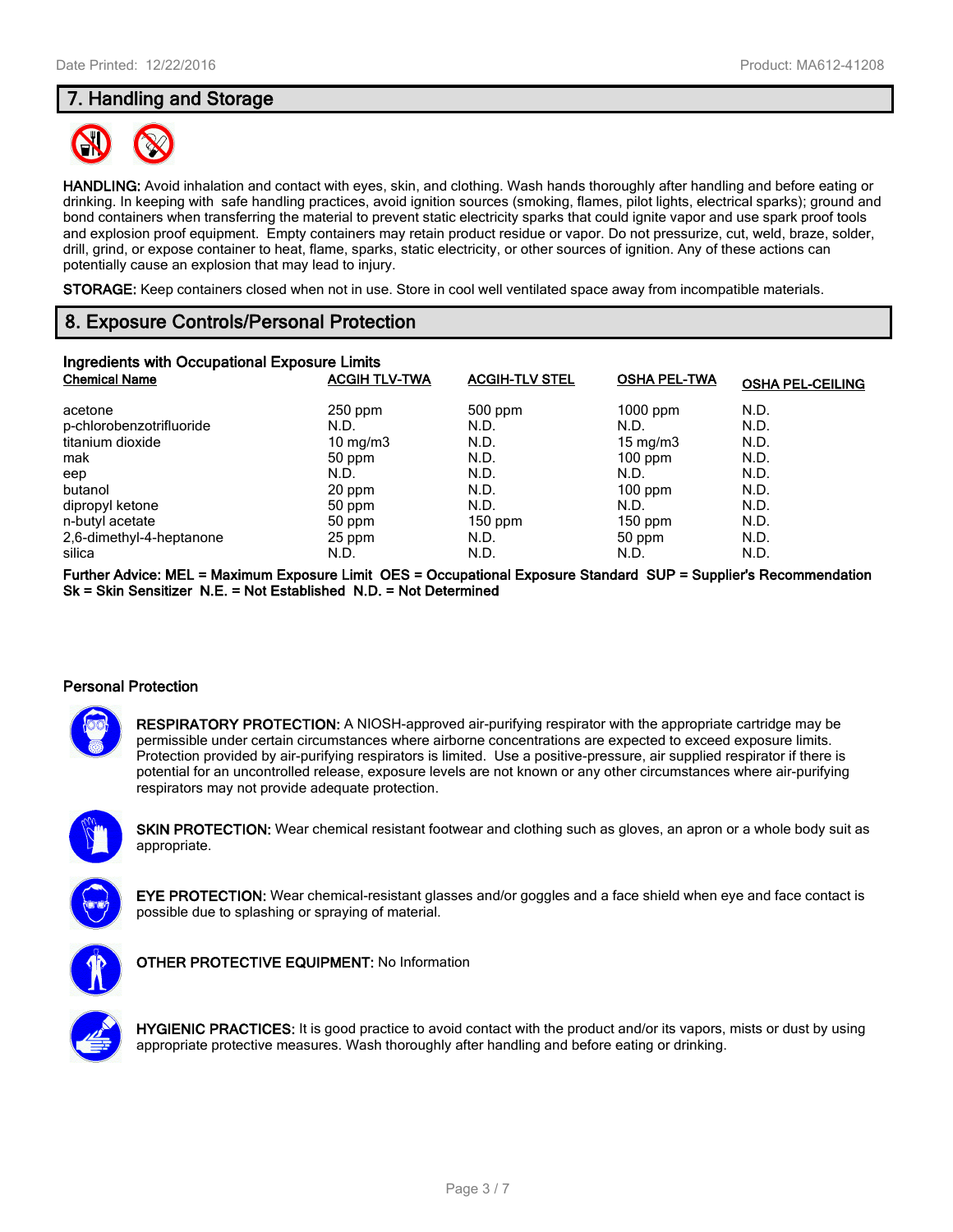## **9. Physical and Chemical Properties**

| Appearance:                    | Colored Liquid             | <b>Physical State:</b>                      | <b>LIQUID</b>  |
|--------------------------------|----------------------------|---------------------------------------------|----------------|
| Odor:                          | <b>Strong Solvent</b>      | <b>Odor Threshold:</b>                      | Not determined |
| Density, g/cm3:                | 1.016                      | pH:                                         | Not determined |
| Freeze Point, °F:              | Not determined             | <b>Viscosity:</b>                           | Not determined |
| <b>Solubility in Water:</b>    | Not determined             | Partition Coefficient, n-octanol/<br>water: | Not determined |
| Decomposition temperature, °F: | Not determined             | <b>Explosive Limits, %:</b>                 | Not determined |
| Boiling Range, °F:             | $>$ 100 °F                 | Flash Point, °F:                            | $-4$ $\circ$ F |
| Combustibility:                | <b>Supports Combustion</b> | Auto-Ignition Temperature, °F:              | Not determined |
| <b>Evaporation Rate:</b>       | Faster than Diethyl Ether  | Vapor Pressure, mmHg:                       | Not determined |
| <b>Vapor Density:</b>          | Not determined             |                                             |                |
| $N.I. = No Information$        |                            |                                             |                |

## **10. Stability and reactivity**

**STABILITY:** Stable under normal conditions.

**CONDITIONS TO AVOID:** Heat, flames and sparks.

**INCOMPATIBILITY:** Acids, Bases, Oxidizing agents

**HAZARDOUS DECOMPOSITION PRODUCTS:** Not determined.

## **11. Toxicological information**



**Practical Experiences**

**EMERGENCY OVERVIEW:** No Information

**EFFECT OF OVEREXPOSURE - EYE CONTACT:** No Information

**EFFECT OF OVEREXPOSURE - INGESTION:** No Information

**EFFECT OF OVEREXPOSURE - INHALATION:** No Information

**EFFECT OF OVEREXPOSURE - SKIN CONTACT:** No Information

**CARCINOGENICITY:** This product contains Titanium Dioxide, which is listed by IARC as possibly carcinogenic to humans (Group 2B). This listing is based on inadequate evidence of carcinogenicity in humans and sufficient evidence in experimental animals. This classification is relevant when exposed to titanium dioxide in dust or powder form only, including cured product that is subject to sanding, grinding, cutting, or other surface preparation activities.

#### **PRIMARY ROUTE(S) OF ENTRY:**

**Eye Contact**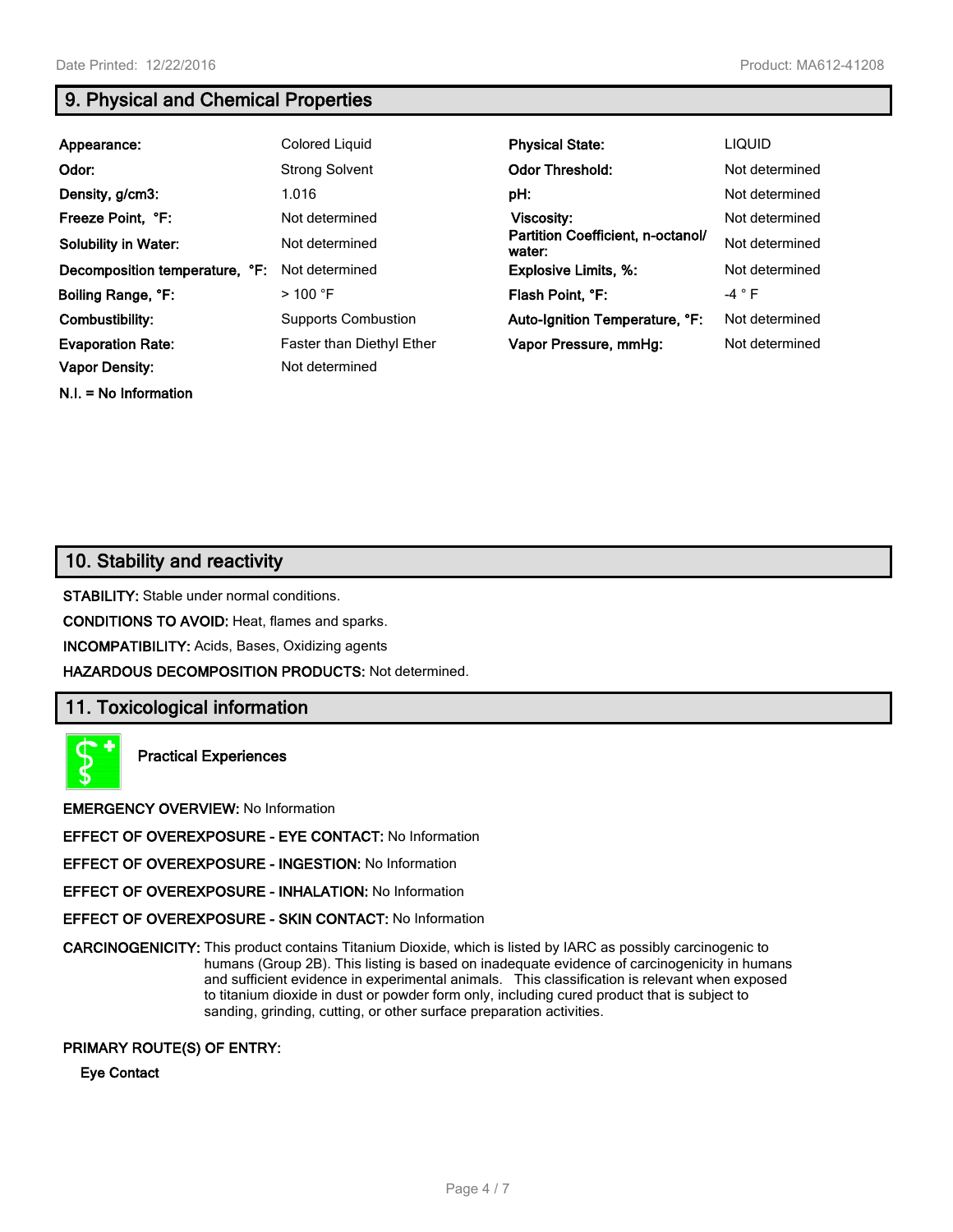#### **Acute Toxicity Values The acute effects of this product have not been tested. Data on individual components are tabulated below**

| CAS-No.<br>67-64-1 | <b>Chemical Name</b><br>acetone | Oral LD50<br>1800 mg/kg Rat | Dermal LD50<br>20000 mg/kg Rabbit | Vapor LC50<br>50.1 mg/L Rat |
|--------------------|---------------------------------|-----------------------------|-----------------------------------|-----------------------------|
| 98-56-6            | p-chlorobenzotrifluoride        | 13000 mg/kg Rat             | >2683 mg/kg Rabbit                | 33 mg/L Rat                 |
| 13463-67-7         | titanium dioxide                | >10000 mg/kg Rat            | >10000 mg/kg Rabbit >20 mg/l      |                             |
| 110-43-0           | mak                             | 1600 mg/kg Rat              | 10282 mg/kg Rabbit                | $>16.7$ mg/l                |
| 763-69-9           | eep                             | 3200 mg/kg Rat              | 4080 mg/kg Rabbit                 | $>20$ mg/l                  |
| 71-36-3            | butanol                         | 700 mg/kg Rat               | 3402 mg/kg Rabbit                 | 8000 mg/l Rat               |
| 123-19-3           | dipropyl ketone                 | 3280 mg/kg Rat              | 4641 mg/kg Rabbit                 | $>20$ mg/l                  |
| 123-86-4           | n-butyl acetate                 | 14130 mg/kg Rat             | >17600 mg/kg Rabbit 23.4 mg/l Rat |                             |
| 108-83-8           | 2,6-dimethyl-4-heptanone        | 2000 mg/kg Rat              | 2000 mg/kg Rat                    | N.I.                        |
| 7631-86-9          | silica                          | >5000 mg/kg Rat             | >2000 mg/kg Rabbit                | $>2.2$ mg/L Rat             |

#### **N.I. = No Information**

## **12. Ecological information**

**ECOLOGICAL INFORMATION:** Ecological evaluation of this material has not been performed; however, do not allow the product to be released to the environment without governmental approval/permits.

## **13. Disposal Information**



**Product**

**DISPOSAL METHOD:** Waste from this material may be a listed and/or characteristic hazardous waste. Dispose of material, contaminated absorbent, container and unused contents in accordance with local, state, and federal regulations.

**STEPS TO BE TAKEN IN CASE MATERIAL IS RELEASED OR SPILLED:** Follow personal protective equipment recommendations found in Section VIII. Personal protective equipment needs must be evaluated based on information provided on this sheet and the special circumstances created by the spill including; the material spilled, the quantity of the spill, the area in which the spill occurred, and the training and the expertise of employees in the area responding to the spill. Never exceed any occupational exposure limits. Shut off ignition sources; including electrical equipment and flames. Do not allow smoking in the area. Do not allow the spilled product to enter public drainage system or open waterways.

## **14. Transport Information**

#### **SPECIAL TRANSPORT PRECAUTIONS:** No Information

**DOT:** UN1263, PAINT, 3, II

**IATA:** UN1263, PAINT, 3, II

**IMDG:** UN1263, PAINT, 3, II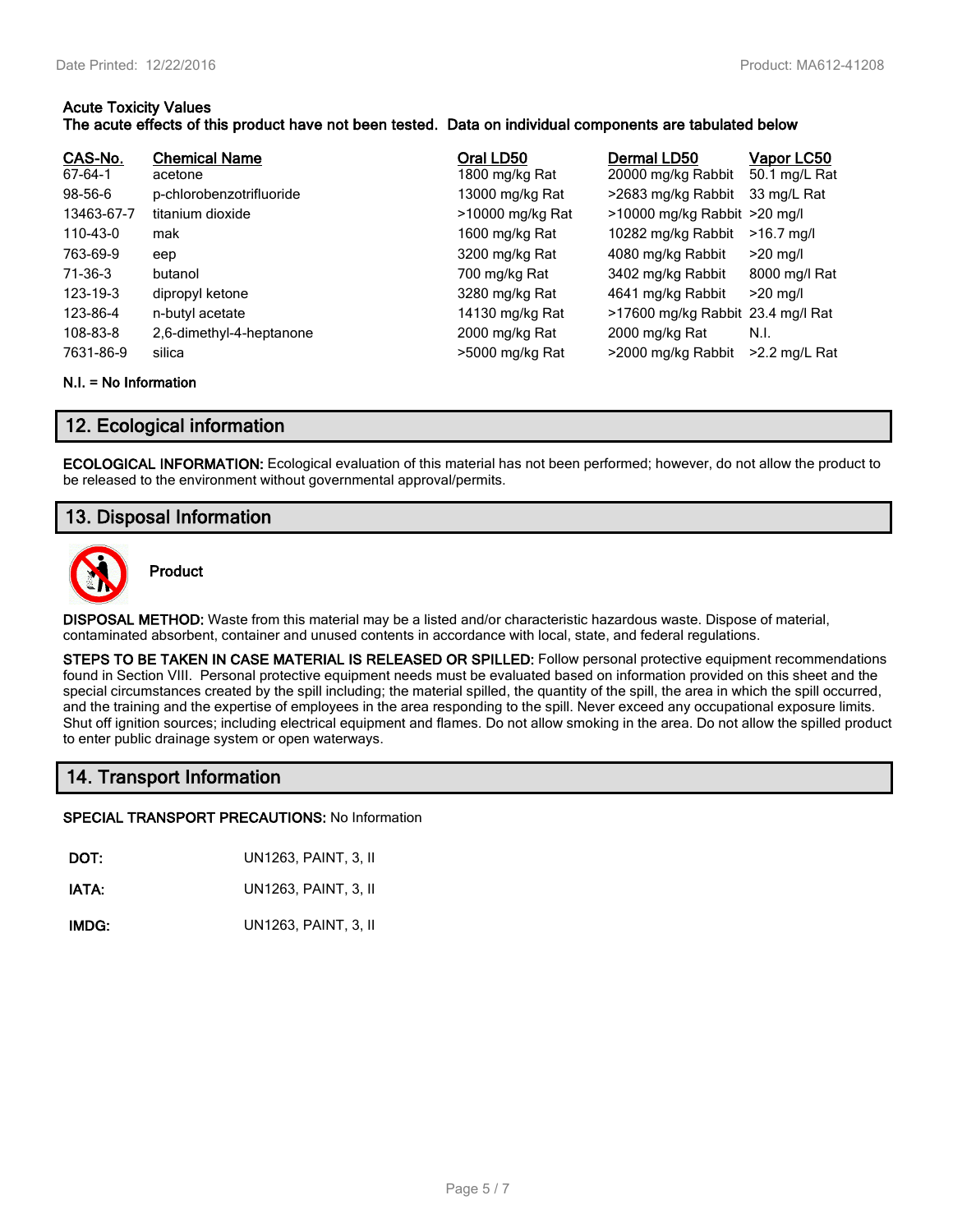## **15. Regulatory Information**

## **U.S. Federal Regulations:**

#### **CERCLA - SARA Hazard Category**

This product has been reviewed according to the EPA 'Hazard Categories' promulgated under Sections 311 and 312 of the Superfund Amendment and Reauthorization Act of 1986 (SARA Title III) and is considered, under applicable definitions, to meet the following categories:

Fire Hazard, Acute Health Hazard

#### **SARA SECTION 313**

This product contains the following substances subject to the reporting requirements of Section 313 of Title III of the Superfund Amendment and Reauthorization Act of 1986 and 40 CFR part 372:

#### **Chemical Name CAS-No.**

butanol 71-36-3

#### **TOXIC SUBSTANCES CONTROL ACT**

This product contains the following chemical substances subject to the reporting requirements of TSCA 12(B) if exported from the United States:

| Chemical Name                | CAS-No.       |
|------------------------------|---------------|
| p-chlorobenzotrifluoride     | $98 - 56 - 6$ |
| octamethylcyclotetrasiloxane | 556-67-2      |

## **U.S. State Regulations:**

#### **CALIFORNIA PROPOSITION 65 CARCINOGENS**

WARNING: This product contains a chemical known to the State of California to cause cancer.

#### **CALIFORNIA PROPOSITION 65 REPRODUCTIVE TOXINS**

WARNING: This product contains a chemical known to the State of California to cause birth defects or other reproductive harm.

# **16. Other Information Revision Date:** 12/21/2016 **Supersedes Date:** 11/23/2016 **Reason for revision:** No Information **Datasheet produced by:** Regulatory Department **HMIS Ratings: Health:** 2 **Flammability:** 3 **Reactivity:** 0 **Personal Protection:** X

**Volatile Organic Compounds, gr/ltr:** 268

#### **Text for GHS Hazard Statements shown in Section 3 describing each ingredient:**

| H <sub>225</sub> | Highly flammable liquid and vapour. |
|------------------|-------------------------------------|
| H <sub>226</sub> | Flammable liquid and vapour.        |
| H302             | Harmful if swallowed.               |
| H312             | Harmful in contact with skin.       |
| H315             | Causes skin irritation.             |
| H318             | Causes serious eye damage.          |
| H319             | Causes serious eye irritation.      |
| H331             | Toxic if inhaled.                   |
| H332             | Harmful if inhaled.                 |
| H335             | May cause respiratory irritation.   |